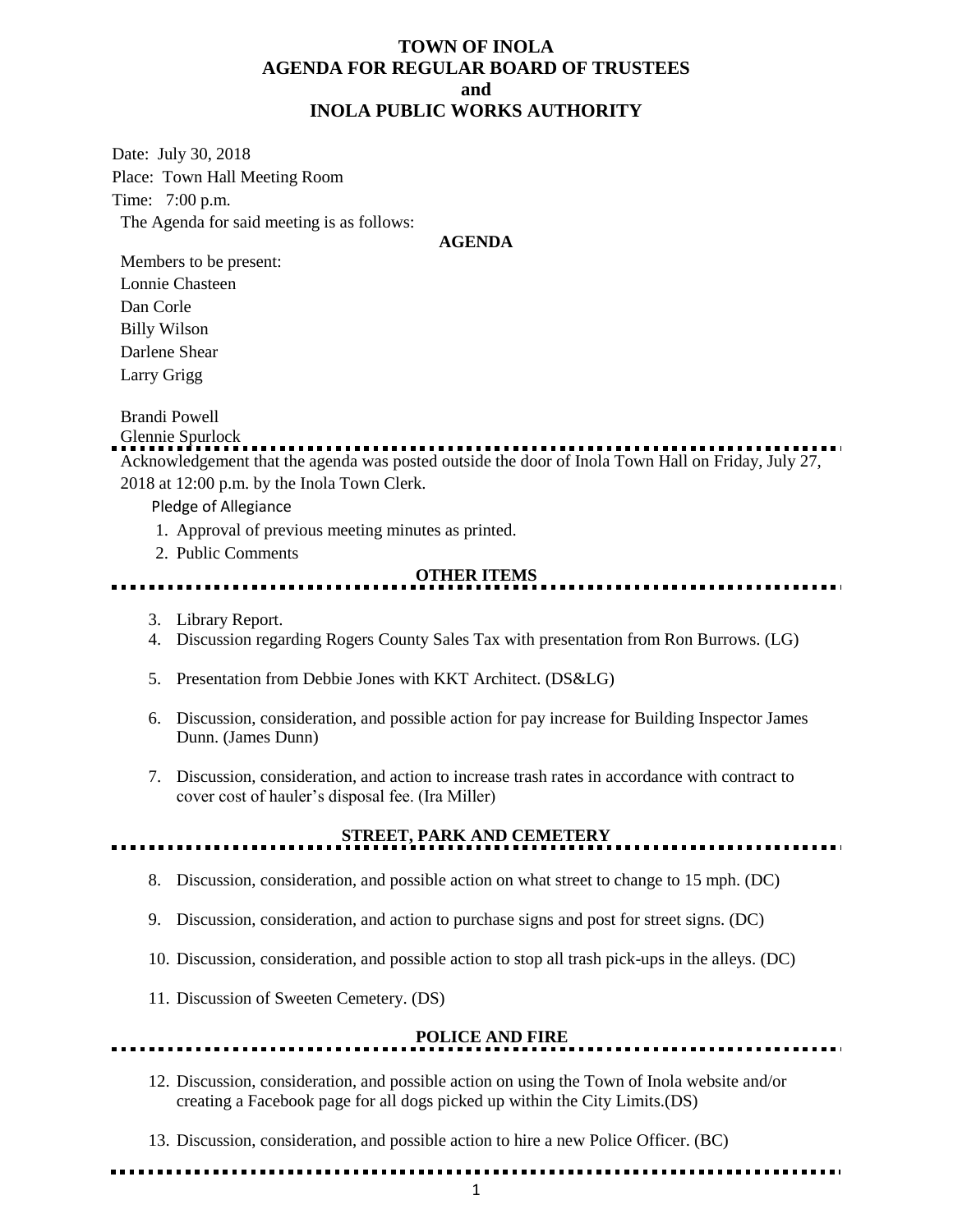- 14. Discussion, consideration, and possible action to alter Animal Ordinance 06-03.(DS)
- 15. Discussion, consideration, and possible action to alter Animal Ordinance 08-01.
- 16. Discussion, consideration, and possible action for a pay increase for Brad Craig and Bob Sanders. (BC)
- 17. Discussion, consideration, and possible action for a .50 $\phi$  pay increase for Kyle Wilson for completing CLEET Certification effective July 27, 2018. (BC)
- 18. Discussion, consideration, and possible action on Agreement for 911 and dispatch services for the Fire Department. (Brandon Padgett)

#### **FINANCE AND AUDIT** <u>......................</u>

- 19. Discussion, consideration, and action to renew all lease purchase agreements between the Town of Inola and BancFirst effective July 1, 2018.
- 20. Discussion, consideration, and action to renew all lease purchase agreements between the Town of Inola and RCB Bank effective July, 1, 2018.
- 21. Treasurer's Report.
- 22. Motion to go into PWA.
- 23. Return from PWA.
- 24. Approval of purchase orders as initialed.

**MAYOR'S COMMENTS**

25. Motion to adjourn.